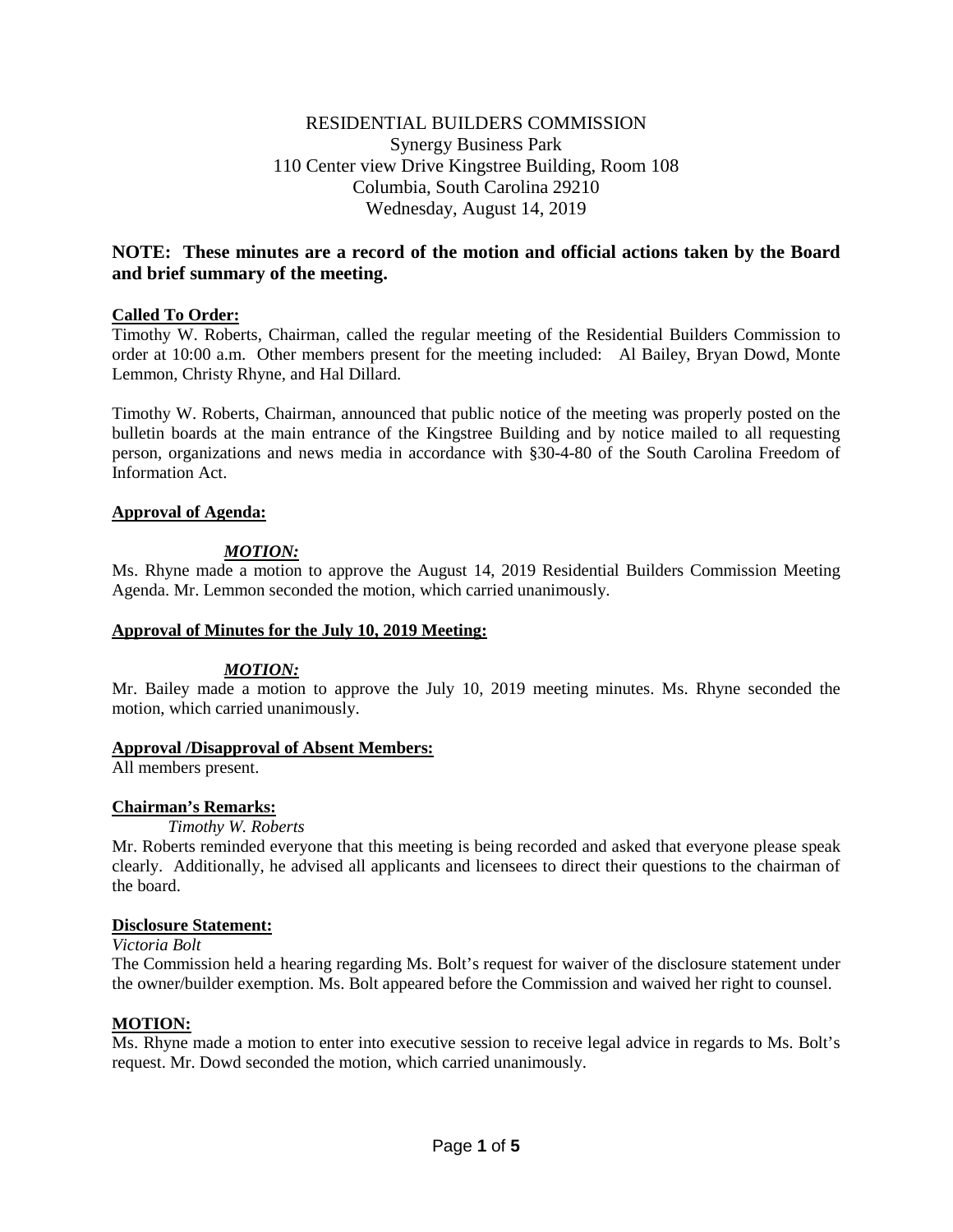## **MOTION:**

Ms. Rhyne made a motion to exit executive session after receiving legal advice regarding to Ms. Bolt's request. Mr. Dillard seconded the motion, which carried unanimously.

## **MOTION:**

Mr. Bailey made a motion to approve Ms. Bolt's request for a waiver. Ms. Rhyne seconded the motion, which carried unanimously.

### **Application Reviews:**

## *Randy Cornell*

The Commission held an application review regarding Randy Cornell. Mr. Cornell appeared before the Commission and presented a witness, Mr. David Pittard.

## *MOTION*:

Mr. Dillard made a motion to allow Mr. Randy Cornell to sit for the exam. Mr. Dowd seconded the motion, which did not carry unanimously. Ms. Rhyne opposed.

#### *Michael Lewis*

The Commission held an application review regarding Mr. Michael Lewis. Mr. Lewis appeared before the Commission.

## *MOTION*:

Mr. Dillard made a motion to approve Mr. Lewis to sit for exam. Ms. Rhyne the motion, which carried unanimously.

### *David Drew*

The Commission held an application review regarding Mr. David Drew. Mr. Drew appeared before the Commission and waived his right to counsel.

## *MOTION*:

Mr. Bailey made a motion to allow Mr. Drew to sit for the exam. Ms. Rhyne seconded the motion, which carried unanimously.

## *Gregory Cartrette*

The Commission held an application review regarding Gregory Cartrette. Mr. Cartrette appeared before the Commission and waived his right to counsel.

## *MOTION*:

Mr. Dowd made a motion to allow Mr. Cartrette to sit for the exam. Mr. Lemmon seconded the motion, which carried unanimously.

#### *Steven Snack*

The Commission held an application review regarding Mr. Steven Snack. Mr. Snack appeared before the Commission and waived his right to counsel. He presented a witness, Ms. Tracey Pavlock.

## *MOTION*:

Mr. Dowd made a motion to allow Mr. Snack to sit for the exam. Ms. Rhyne seconded the motion, which carried unanimously.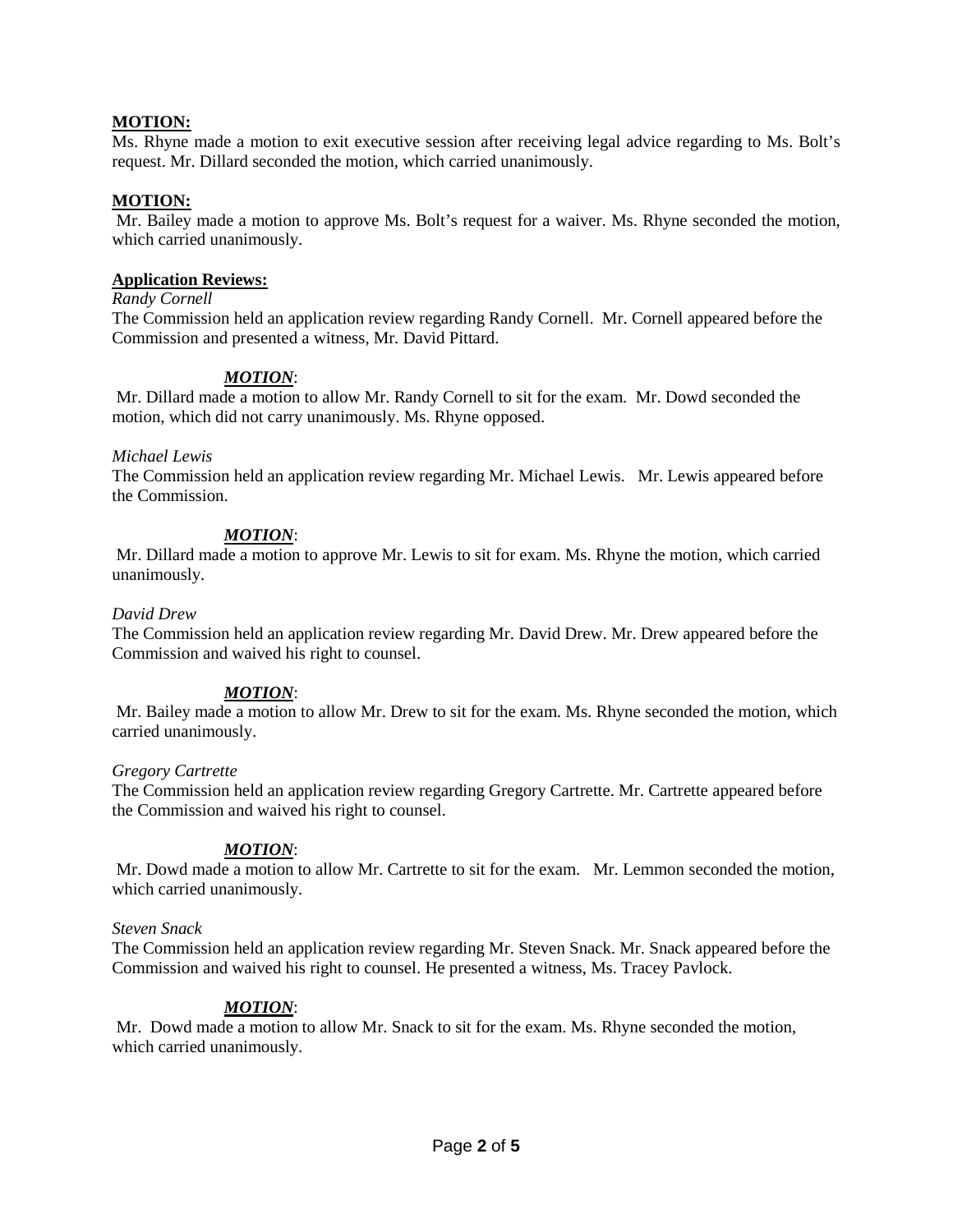## *Tyrique Golden*

The Commission held an application review regarding Tyrique Golden. Mr. Golden appeared before the Commission and waived his right to counsel.

## *MOTION*:

Mr. Dillard made a motion to approve Mr. Golden's request for his specialty registration. Mr. Lemmon seconded the motion, which carried unanimously.

#### *Mark Barlow Sr*

The Commission held an application review regarding Mr. Mark Barlow. Mr. Barlow appeared before the Commission and waived his right to counsel.

## *MOTION*:

Mr. Lemmon made a motion to approve Mr. Barlow's request for his specialty registration. Mr. Bailey seconded the motion, which carried unanimously.

## *Steven Burgess*

The Commission held an application review regarding Mr. Steven Burgess. Mr. Burgess appeared before the Commission and waived his right to counsel.

## *MOTION*:

Mr. Bailey made a motion to approve Mr. Burgess' request for a Specialty Registration. Ms. Dowd seconded the motion, which did not carry unanimously. Mr. Bailey opposed.

#### *Michael Miller*

The Commission held an application review regarding Michael Miller. Mr. Miller appeared before the Commission. He was represented by Mr. Ray Chandler, Esq.

## *MOTION*:

Mr. Lemmon made a motion to approve Mr. Miller's renewal. Mr. Bailey seconded the motion, which carried unanimously.

## **Hearing Officer Recommendation**

#### *Mr. Joshua Owens case # 2018-243*

The Board held a Final Order hearing regarding Mr. Joshua Owens. Mr. Owens was present. Mr. Al Bailey recused himself due to his service as the hearing officer.

## *MOTION:*

Mr. Dillard made a motion to adopt the Hearing Officer's Recommendation with the modification that he would not be required to appear before the commission after all fines are paid. Ms. Rhyne seconded the motion, which carried unanimously.

## *Mr. Jacob Pawlowski case # 2017-541*

The Board held a Final Order hearing regarding Mr. Jacob Pawlowski. Mr. Pawlowski was not present. Mr. Al Bailey recused himself due to his service as the hearing officer.

## *MOTION:*

Mr. Dowd made a motion to adopt the Hearing Officer's Recommendation. Ms. Rhyne seconded the motion, which carried unanimously.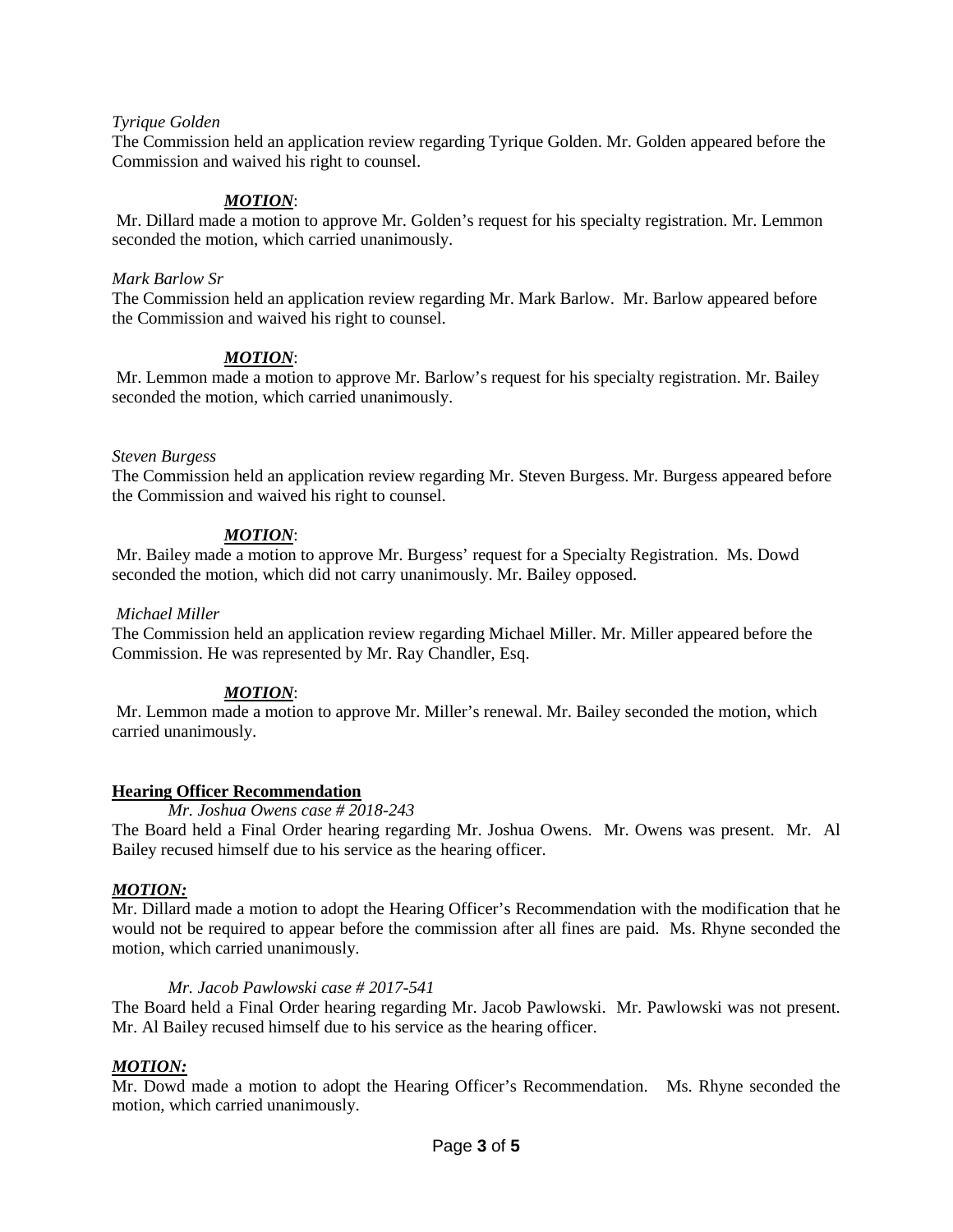### *Mr. Mark Weizenecker case # 2017-400*

The Board held a Final Order hearing regarding Mr. Mark Weizenecker. Mr. Weizenecker was present and represented by Ms. Shelley S. Montague, Esq. Mr. Al Bailey recused himself due to his service as the hearing officer.

## *MOTION:*

Mr. Dillard made a motion to adopt the Hearing Officer's Recommendation. Ms. Rhyne seconded the motion, which carried unanimously.

## *Mr. David Vess case # 2018-84*

The Board held a Final Order hearing regarding Mr. David Vess. Mr. Vess was not present. Mr. Al Bailey recused himself due to his service as the hearing officer.

## *MOTION:*

Mr. Dowd made a motion to uphold the Hearing Officer's Recommendation. Ms. Rhyne seconded the motion, which carried unanimously.

\*\* Mr. Bailey rejoined the meeting.

## **Memorandum of Agreement:**

*Thomas Wooten Case# 2014-458*

Mr. Thomas Wooten was present and was represented by Mr. Daniel Hughes. The state was represented by Mr. Kyle Tennis; Esq. Mr. Tennis requested that the Commission accept the Memorandum of Agreement (MOA).

## *MOTION:*

Mr. Bailey made a motion to accept the MOA, assess a total fine of \$250.00. Mr. Dowd seconded the motion which carried unanimously.

## **Office of Disciplinary Counsel- Erin Baldwin**

Discussion regarding use of memorandums of agreement to resolve disciplinary matters.

# *MOTION:*

Mr. Bailey made a motion to enter into executive session to receive legal advice. Mr. Dowd seconded the motion which carried unanimously.

## *MOTION:*

Mr. Bailey made a motion to exit executive session after receiving legal advice. Ms. Rhyne seconded the motion which carried unanimously.

\*\* Mr. Hal Dillard had to leave the meeting at 2:04 pm.

## **Administrator's Remarks:** None.

## **OIE Report – Mr. Maurice Smith:**

*Maurice Smith, Investigator of OIE* Mr. Todd Bond presented the OIE report. Mr. Todd Bond reported the number of investigations today: **Complaints Received – 542 Active Investigations – 244**